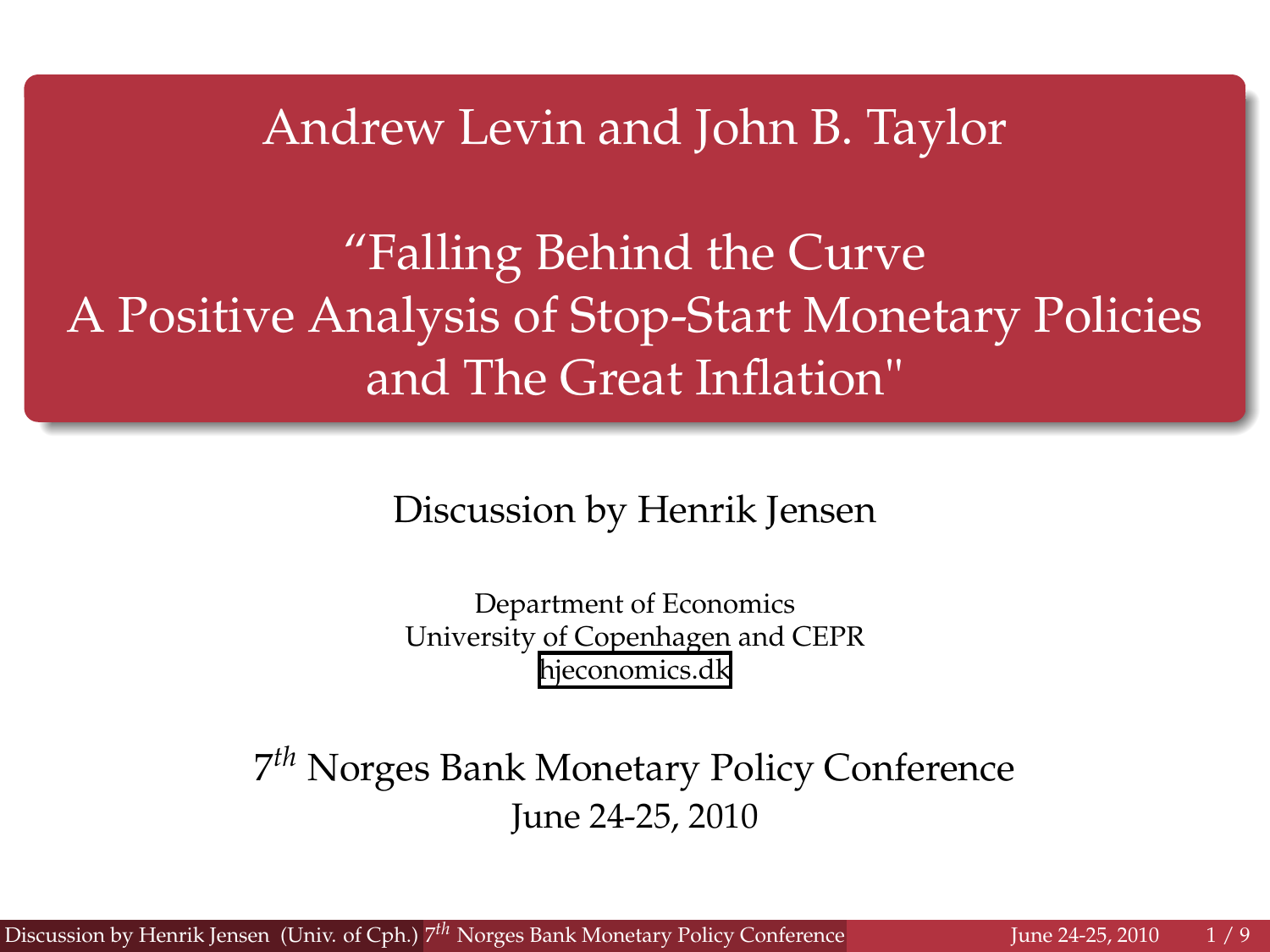- Provide new insights into developments during "**The Great Inflation**"
	- (the term attributed to the US experience in the 1970s with occasional double-digit yearly inflation rates)
- Using empirical analysis combined with narrative evidence, Levin and Taylor come up with new insights about, and explanations for, this episode
- Based on findings, some general prescriptions for monetary policy conduct are derived
- While a new "Great Inflation" may not be a current fear, the paper is very interesting and an excellent example of how science should not succumb to current conditions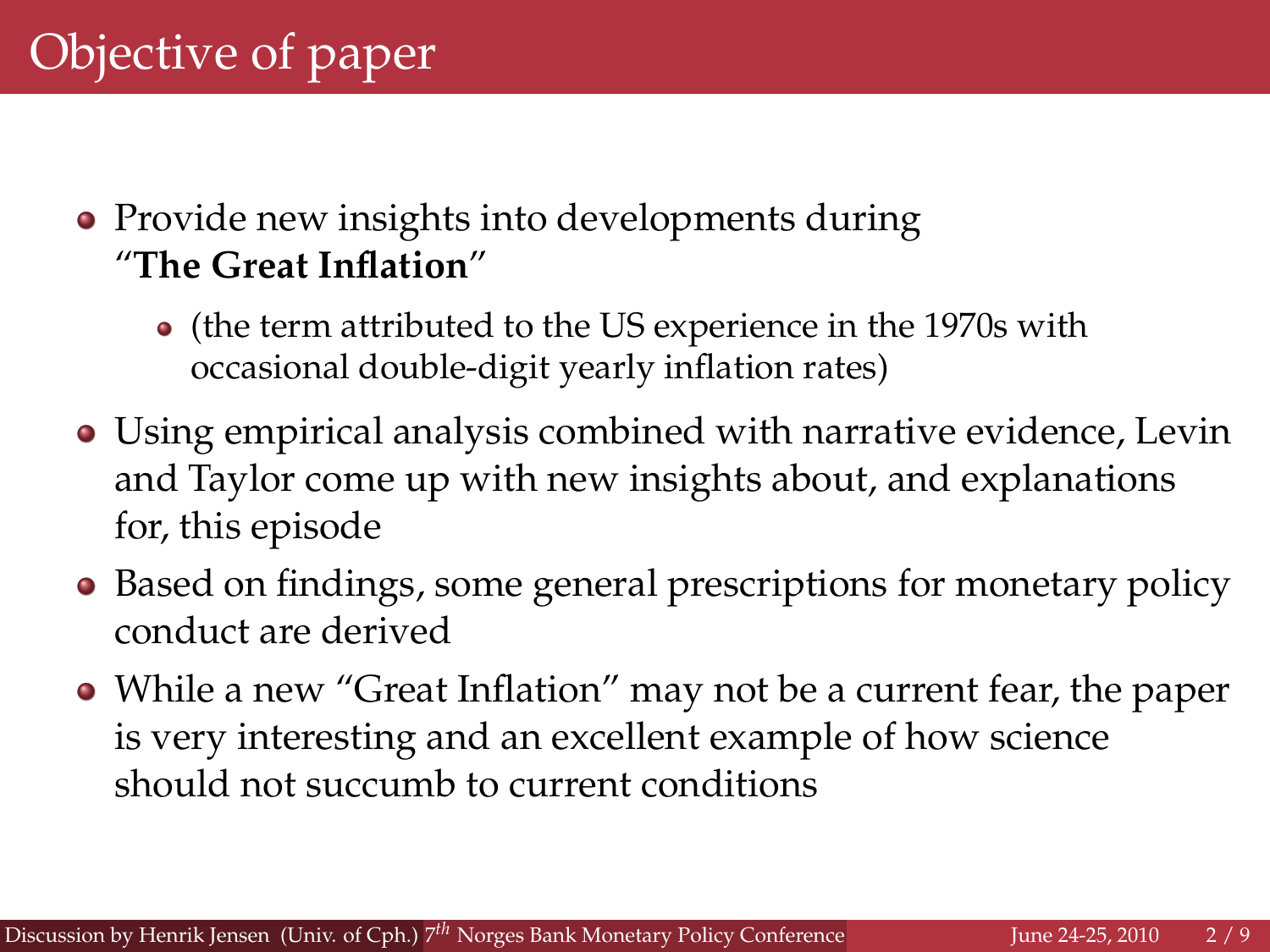- Reassess the timing of episode
	- Using Livingston survey data for inflation expectations, it appears that the episode started earlier (mid-60s) than usually thought
	- Inflation expectations furthermore came out of control in late 70s after being stable in first half of decade
- A new measure for the *ex ante* real interest rate is derived with these inflation expectations to assess the policy stance
	- By graphical inspection the resulting stance is well captured by a Taylor-type rule with *shifting intercept* (interpreted as a time-varying implicit inflation target)
- A partial-adjustment (nominal) Taylor-type rule is then estimated on quarterly data
	- Dummies capturing the inferred shifting inflation targets are included, and the rule performs well—and depicts and *active* rule in contrast with most existing evidence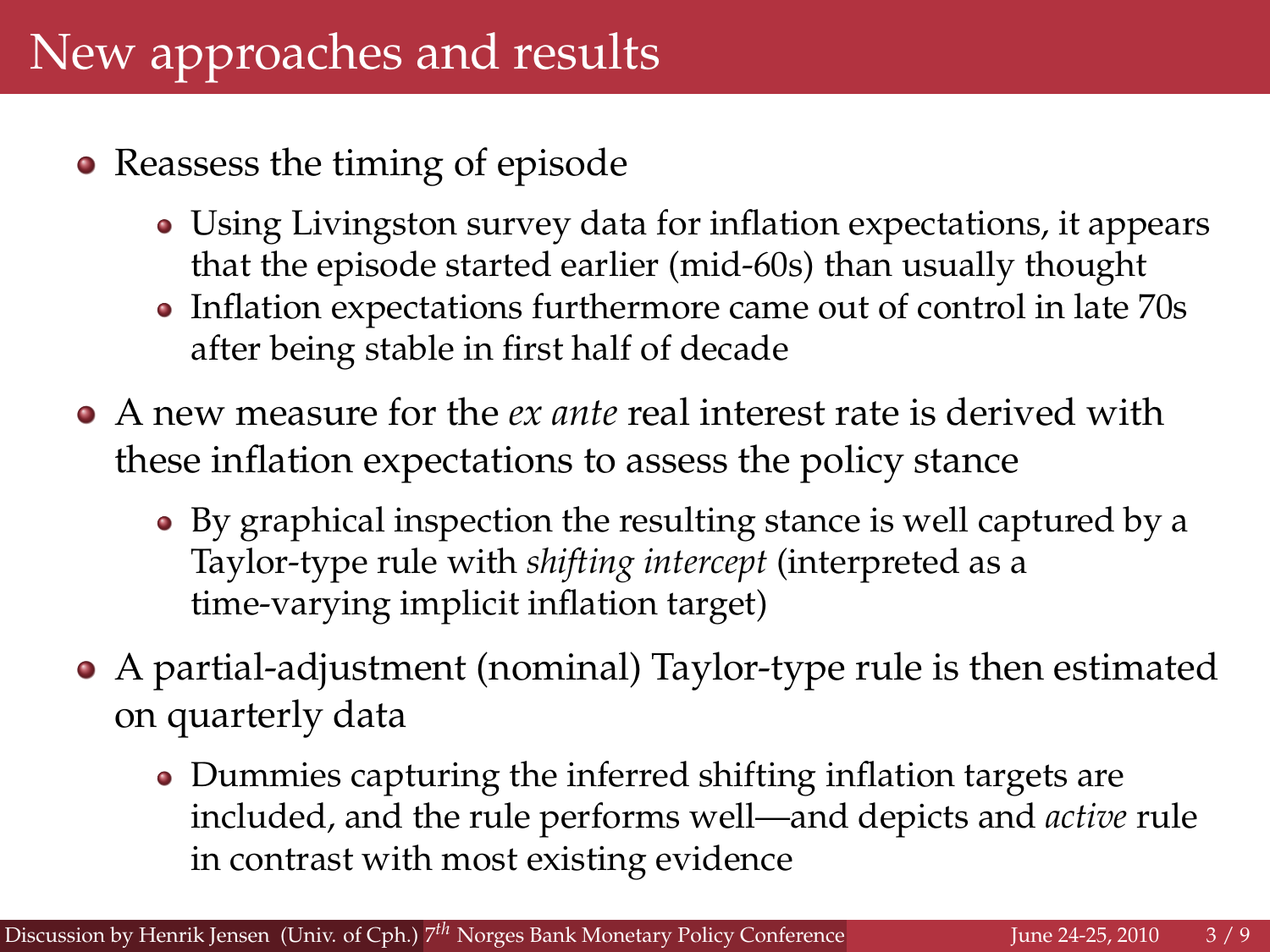## Interpretation and implication of findings

- Three instances of "Start-Stop" policies, 1968-70, 1974-76, 1979-80, are identified as containing
	- 1) A passive policy phase ("allowing" inflation to creep up)
	- 2) A contractive phase (dampening inflation increases somewhat)
	- 3) A reversal to accommodating policy (due to unemployment concerns), thereby not stopping inflation
- A host of previous explanations for the episode are discarded as unable to capture these "Start-Stop" patterns
- Main explanation is judged to be occasional political pressures on the Federal Reserve (Nixon's famous remark to Burns still stands out), as well as imprecise mandates
- Normative implication: Commitment to a Taylor rule with a constant inflation target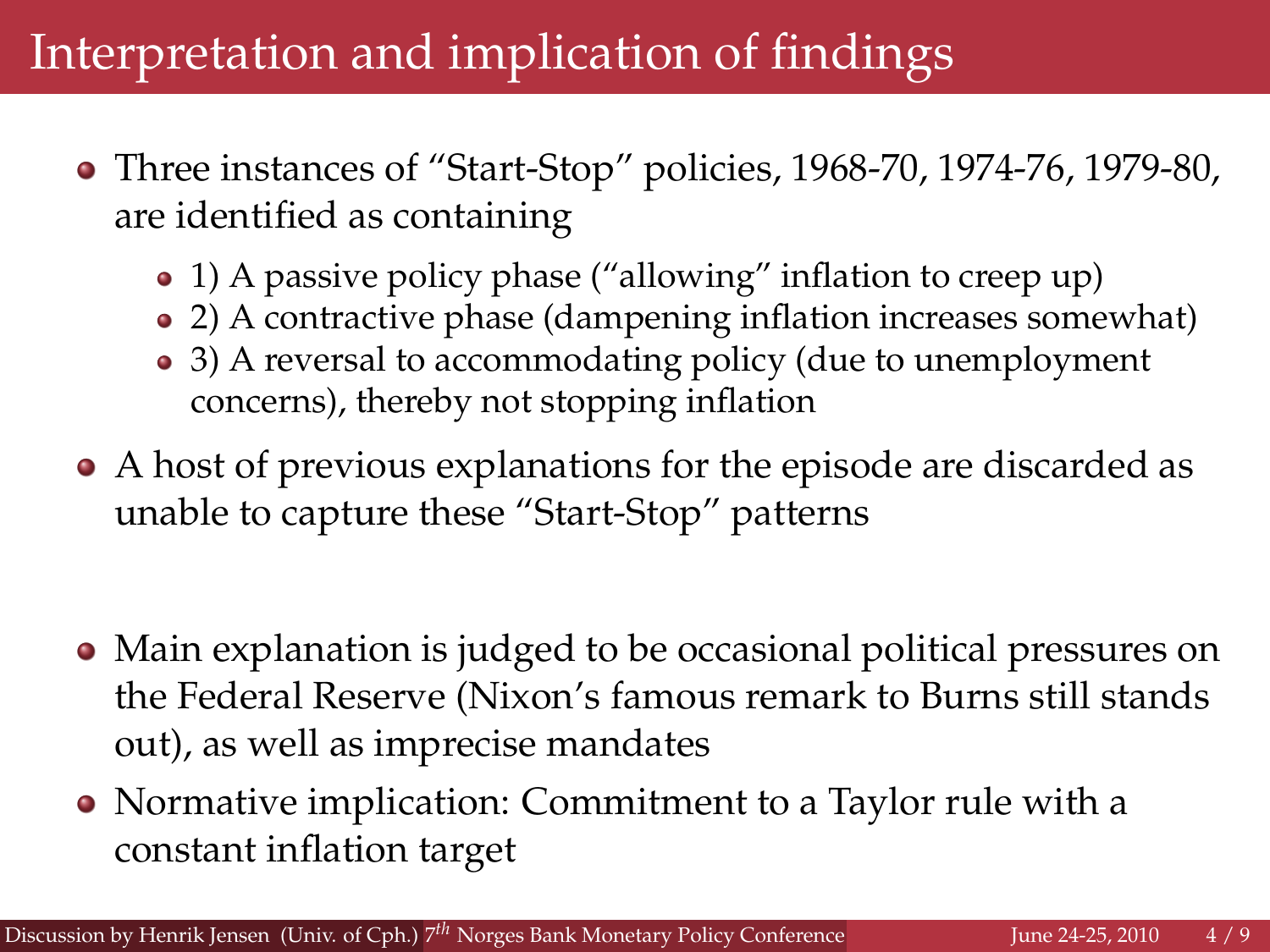- A changing intercept could just as well reflect a changing implicit output target
	- In choosing output gap measure, the CBA measures are dismissed as politicized. Couldn't they then indeed be consistent with a lower intercept created by political pressure?
- As for the "Start-Stop" patterns: For 1979-80, *three* phases of policy is characterized by *six* observations (? !)
	- Also, the episode is included in estimations; but the nominal interest rate is endogenous in the period
- The 1974-76 episode is slightly unclear from Figure 6. It seems like a *two-phase* event: contractive for a while, and then strongly expansive already in late '74
- Why make narrative analyses on the constructed real rate, and then estimations with nominal rate?
- How can suggested rule avoid "pitfalls" on relying on "any given model"? The natural rate is not known.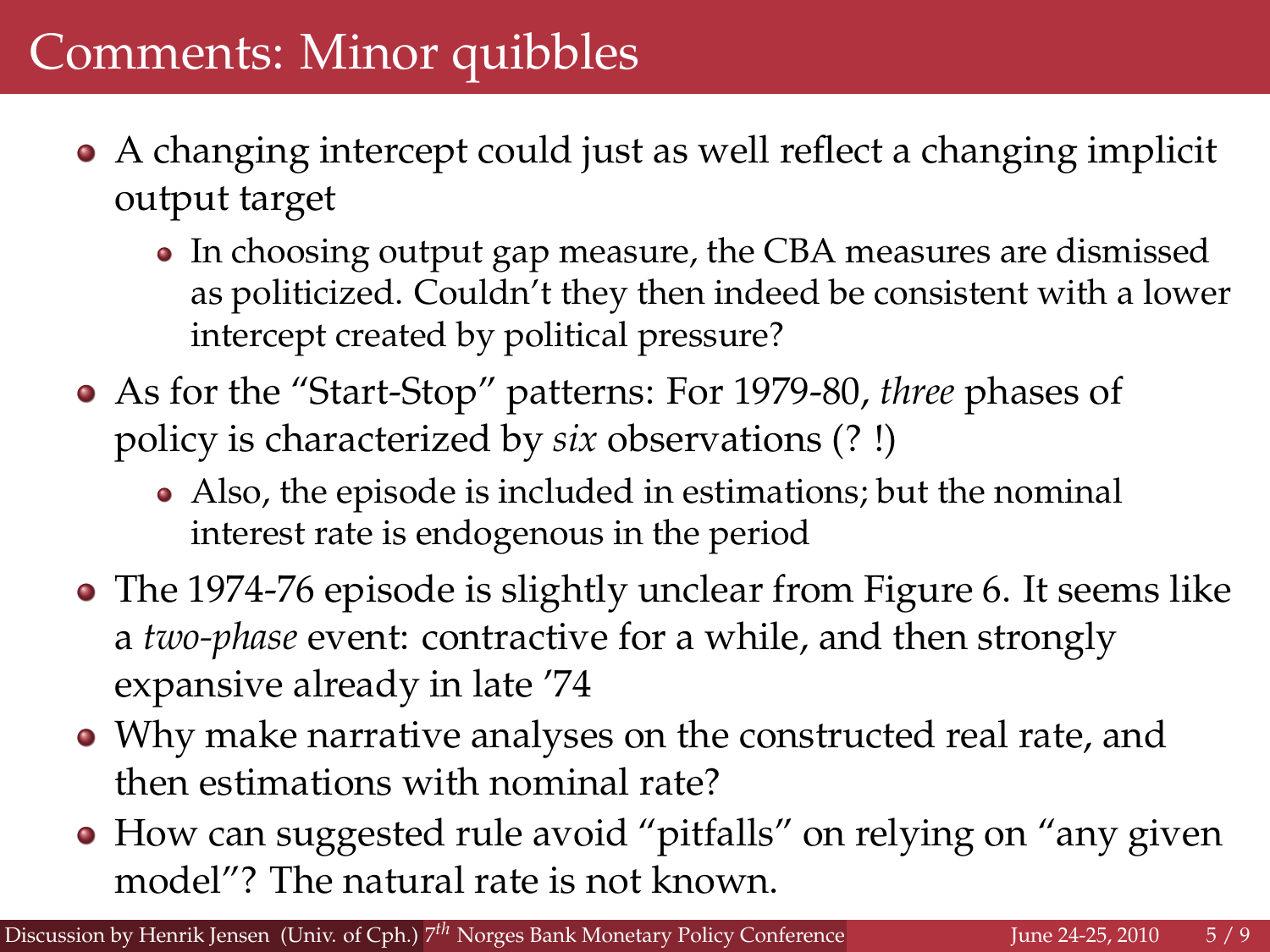## Comments: Barro and Gordon credibility model (partly) irrelevant?

- Warning: I am biased: I LOVE that model *per se*
- Levin and Taylor only focus on the predicted positive relationship between inflation and the natural rate of unemployment
- This is not the only determinant of inflation in model
	- A higher relative weight on unemployment stabilization increases average inflation—this is consistent with the narratives on political pressures in the period
	- Worsened perceived sacrifice-ratio increases average inflation (flatter Phillips curve increases incentive to stimulate)—again consistent with the cited US experiences
- Barro and Gordon model in simple form is obviously not suited to match dynamics of "Stop-Start" policies
	- Nevertheless, its normative implications are strikingly relevant for the US 1970s case:
	- Target output at the natural rate and make the monetary policy authority independent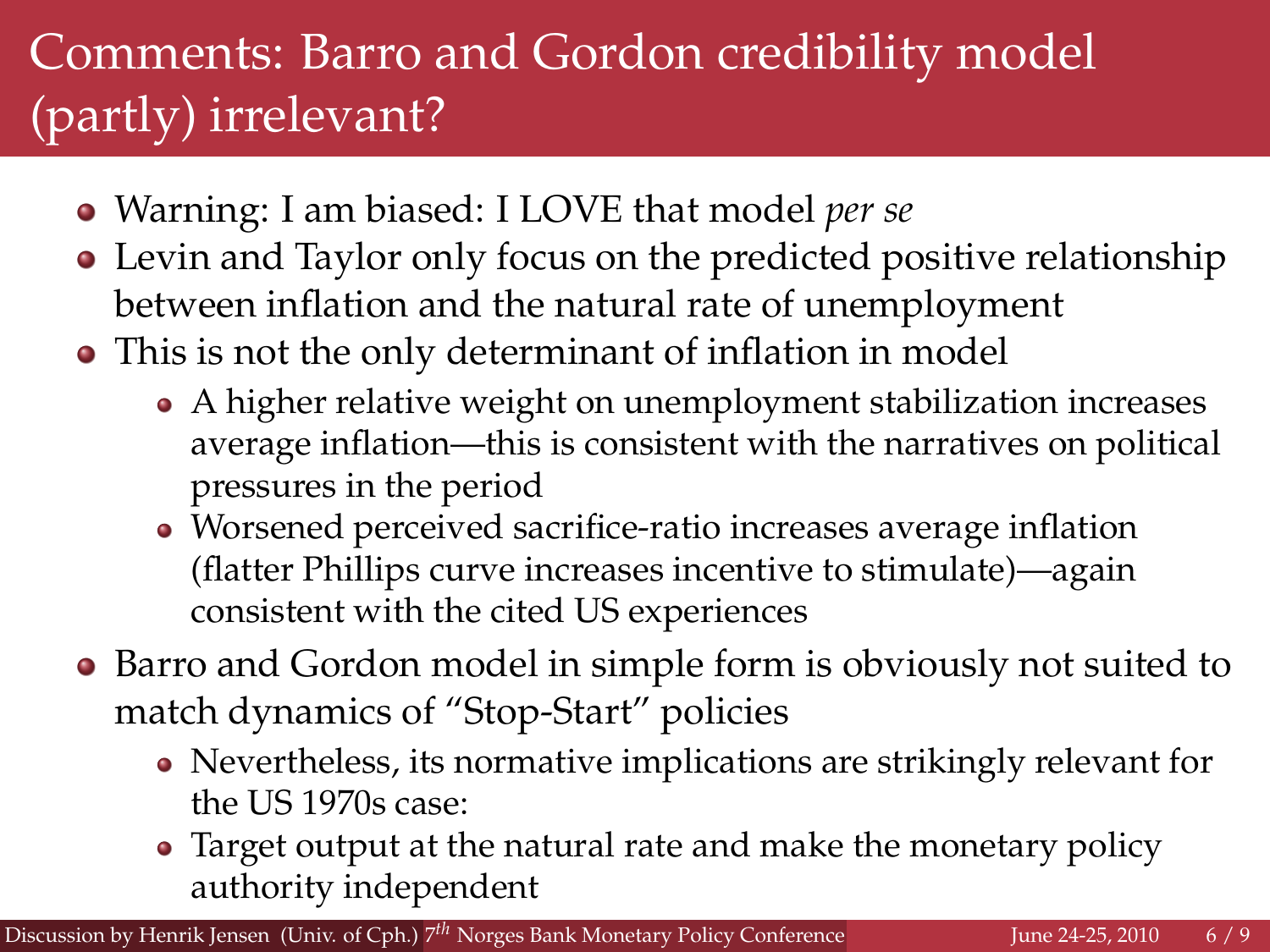## Comments: Econometrics?

- Disclaimer: I am no econometrician!
- Educated in Aarhus and working in Copenhagen econometricians have been hard to avoid
	- In Aarhus, Svend Hylleberg often brought Granger, Mizon and Hendry to the Department; in Copenhagen Juselius and Johansen bring in a host of time-series econometricians
- My question (which makes me somewhat happy not being an econometrician):
	- How come that so many US economists get away with regressions like Table 2 in Top-5 journals?
	- I have been/are being repeatedly told that these are heavily misspecified (generally ignore failure of rejecting unit-roots)
	- Are they or are they not? Can one really just say (when pushed hard) that "Yes we cannot reject that data is non-stationary, but these tests have low power, so we just regress away ..."?
- I know colleagues who would (almost) fail students' bachelor theses if these issues were side-stepped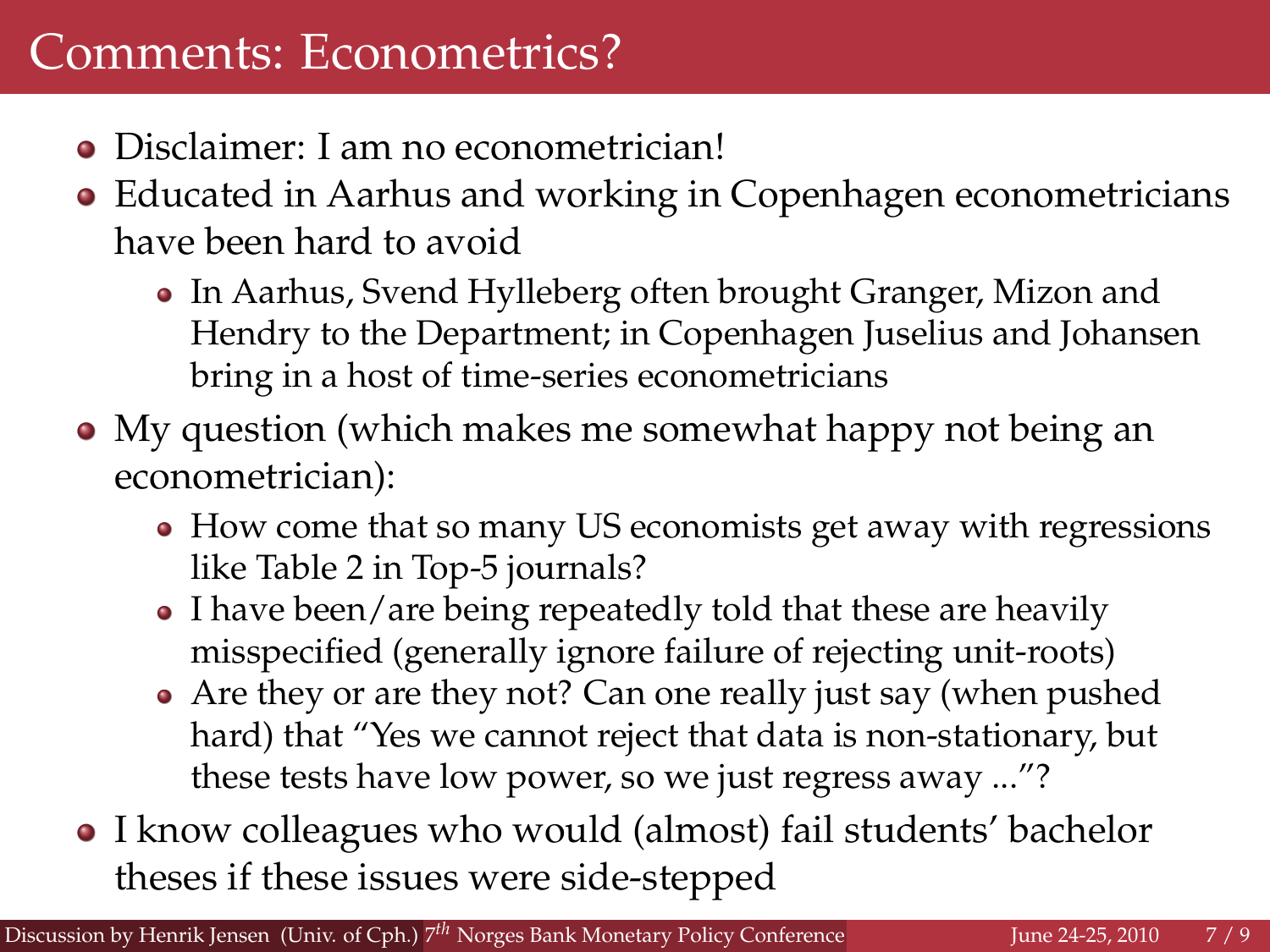## Comments: Taylor-type rule as solution?

The suggestion to avoid a repetition of the 1970s is commitment to a simple Taylor-type rule:

$$
r_t = \overline{r} + \alpha_{\pi} \left( \pi_t - \pi^* \right) + \alpha_{y} \left( y_t - y_t^n \right). \qquad \alpha_{\pi} > 1, \quad \alpha_{y} > 0 \qquad (1)
$$

- According to which metric is this "simple," and therefore "valuable in providing transparent benchmarks"?
- An alternative is to provide clear mandates for non-politicized policy in terms of goals for aggregates. E.g.

min 
$$
L = \sum_{t=0}^{\infty} \beta^t \left[ \lambda (y_t - y_t^n)^2 + (\pi_t - \pi^*)^2 \right], \quad \lambda > 0
$$
 (2)

• Is (1) "simpler" than (2)? Is (1) more "transparent" than (2)?

- With (2) (as I believe inflation-targeting central banks use), policy could look like (1), even though it is not followed
- If policy is a success, (1) could look like a failure *in equilibrium* (e.g., [Jensen, 2009](http://www.econ.ku.dk/personal/henrikj/pdf/Estimated4.pdf)). On the other hand, (2) is looking just fine